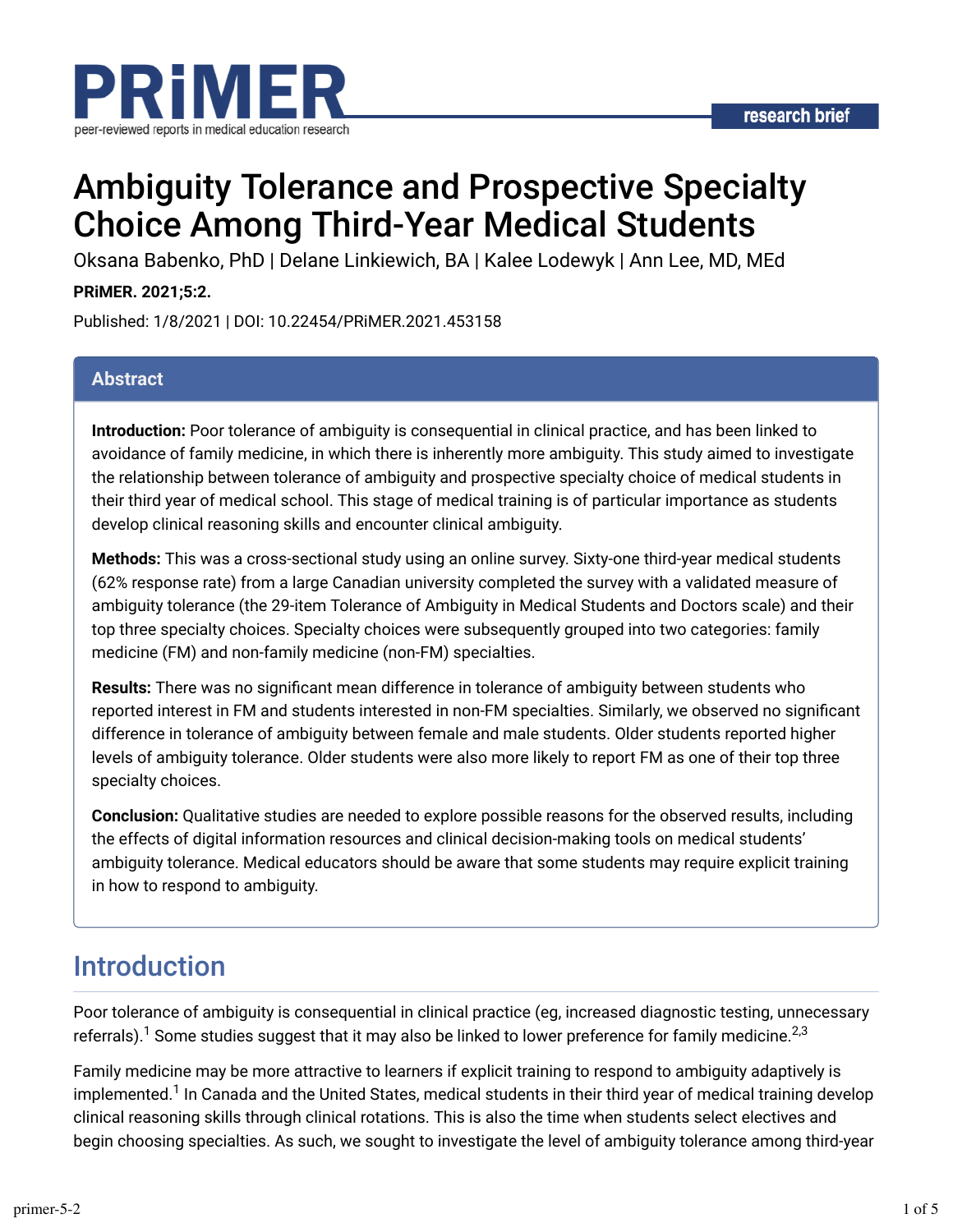medical students and its association with prospective specialty choice.

## Methods

This was a survey study of a third-year medical student cohort at the University of Alberta, Canada, in the 2019-2020 academic year. We obtained ethics approval from the institutional research ethics board prior to data collection. Sixty-one third-year medical students completed the questionnaire (62% response rate). Participants' demographic information is shown in Table 1.

We used the 29-item Tolerance of Ambiguity in Medical Students and Doctors (TAMSAD) scale<sup>4</sup> in the study. Although it was developed in the United Kingdom, we chose the TAMSAD scale based on validity evidence for its use with medical students and junior doctors. $^{\text{4}}$  Our intention is to follow up with the study participants for changes, if any, in ambiguity tolerance and their eventual specialty choice. Using a 5-point Likert-type scale (1– strongly disagree; 5–strongly agree), students were asked to indicate the level of agreement with each statement. After averaging student responses to 29 items, we linearly transformed the resultant scores to the 0-100 scale using the formula suggested by the scale developers where "transformed score=25\*(average score-1)."<sup>4</sup> Higher transformed scores were indicative of greater tolerance of ambiguity. Students were also asked to list their preferred top three specialty choices. For the purpose of this study, we grouped students' preferred top three specialty choices into two categories, namely, family medicine ([FM], which in Canada is synonymous with primary care) and non-family medicine (non-FM) specialties.

With SPSS 26.0 software, we used descriptive statistics to examine the level of agreement with each TAMSAD item by the students and their overall level of ambiguity tolerance. We used Spearman's correlation and  $\chi^2$  tests to examine bivariate associations. We used independent samples *t* test to test for mean differences in students' ambiguity tolerance based on gender and preferred specialty choice. We computed effect sizes of mean differences using Hedges' *g.* We used an α level of 0.05 and Bonferroni correction for multiple comparisons in significance testing.

## **Results**

The mean TAMSAD score was 60.80 (SD=7.85; min-max=42.24-83.62), which is five points higher than the mean score reported by the TAMSAD scale developers for the third-year medical students in their study (Hedges' *g*=0.79). 4

Of those participants who reported their preferred specialty, 50.8% (n=30) indicated FM among top three specialty choices, and 49.2% (n=29) indicated a preference for non-FM specialties. There was no significant mean difference in ambiguity tolerance between students who preferred FM and students who preferred non-FM specialties as their top three specialty choices (*t*=0.657, df=57, *P*=.514; Table 1). However, older students (25-29 years) were more likely than younger students (20-24 years) to report FM as one of their top three specialty choices (63.3% vs 38.5%, respectively; *P*=.031).

There was no significant mean difference in ambiguity tolerance between female and male students (*t*=0.363, df=58, *P*=.718; Table 1), which is consistent with findings reported by the TAMSAD scale developers.<sup>4</sup> The association between students' age and ambiguity tolerance was positive and of moderate size (Spearman's ρ=0.31, *P*=.016), indicating a possible maturation effect in students' ability to tolerate ambiguity.

## **Conclusions**

On average, we observed higher ambiguity tolerance among third-year medical students than that reported by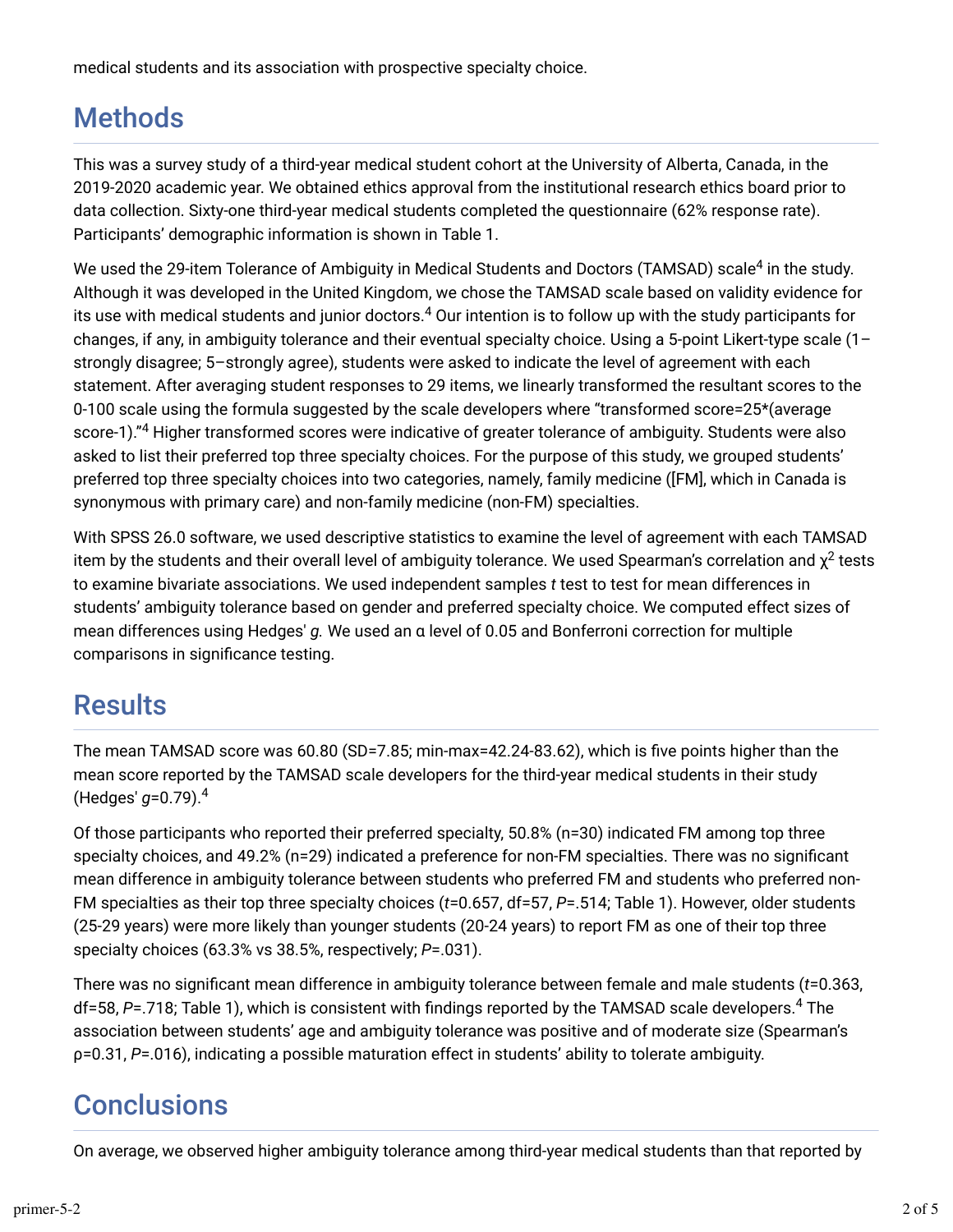the TAMSAD scale developers in 2015. $^4$  While it may be due to inherent differences in populations and/or educational frameworks, recent literature suggests there may be other factors at play. One such factor is that current medical students are predominantly from a digitally native generation.<sup>5</sup> They are more likely to use online resources to access information to support their clinical decision making because of the familiarity and availability of such resources.<sup>6</sup> Qualitative studies, employing focus groups and interviews with medical students, are needed to explore the reasons for higher ambiguity tolerance, including the possible role of digital resources and tools in current students' perceptions of clinical ambiguity.

Despite an average higher ambiguity tolerance, the observed variation in individual students' TAMSAD scores in this study as well as in the scale development study $^4$  supports the suggestion that medical educators should encourage ambiguity tolerance earlier in training, such as in preclinical years.<sup>7</sup> Incorporating multiple teaching strategies (eg, using grey cases; acknowledging where ambiguity is present) is needed to facilitate students' tolerance of ambiguity.<sup>7</sup>

In contrast to literature that suggests a potential link between ambiguity tolerance and specialty choice, we observed comparable ambiguity tolerance in students who indicated preference for FM and students who indicated preference for non-FM specialties. Recent literature offers some possibilities that should be explored in relation to this result. Until recently, FM has been regarded as a specialty with inherently more ambiguity than other specialties.<sup>8,9</sup> While every specialty has some degree of ambiguity, the ambiguities that exist in other specialties occur in FM. In recent years, increased availability of clinical guidelines, $^{10}$  tools for practice, $^{11}$ medical search engines, $^{12}$  and medical applications for smartphones and tablets $^{13}$  have enabled physicians to better respond to ambiguity in clinical decision making. It is plausible that current medical students undergoing clinical rotations in FM clinics are witnessing positive effects of such tools in reducing clinical ambiguity and as such, ambiguity tolerance may no longer be an important factor when choosing FM as a specialty. Future studies are needed to test this speculation.

This study has limitations. Although our medical program is similar to those in other North American medical schools, data collection took place at one Canadian school, limiting generalizability of the results. This exploratory study suggests that a multicentered study is needed. Additionally, given the focus on third-year medical students, the sample size in this study was limited. However, the response rate was moderately high and consistent with response rates reported in survey-based studies in health professions education.<sup>14</sup> Despite the size, the sample was balanced in terms of students' gender, and 50% of students in this study indicated interest in FM, which is consistent with the Canadian Resident Matching Service statistics, $^{15}$  mitigating potential nonresponse bias. Next, although we did not observe a relationship between ambiguity tolerance and specialty choice using a survey approach, posing clinically based questions may provide a better understanding of whether students may avoid certain specialties, including other generalist careers such as internal medicine, paediatrics, and general surgery, due to poor ambiguity tolerance. While in Canada FM is synonymous with primary care, examining the relationship between ambiguity tolerance and specialty choice of primary care vs non-primary care should be considered in other countries where primary care may include other specialties such as internal medicine and pediatrics. Finally, interest in family medicine was defined as listing it as one of the top three specialties, which is a broad definition that could have influenced the findings.

Despite these limitations, this study replicated some of the results reported in the TAMSAD scale development study $^4$  in the Canadian context. While ambiguity tolerance may not be playing a significant role in specialty choice, the observed higher level of ambiguity tolerance among this contemporary sample of students warrants further research. At the same time, the variation in ambiguity tolerance supports the need for medical educators to help learners develop adaptive responses to clinical ambiguity earlier in their training, given the potential for such responses to combat unnecessary diagnostic testing and referrals. $^{\text{1}}$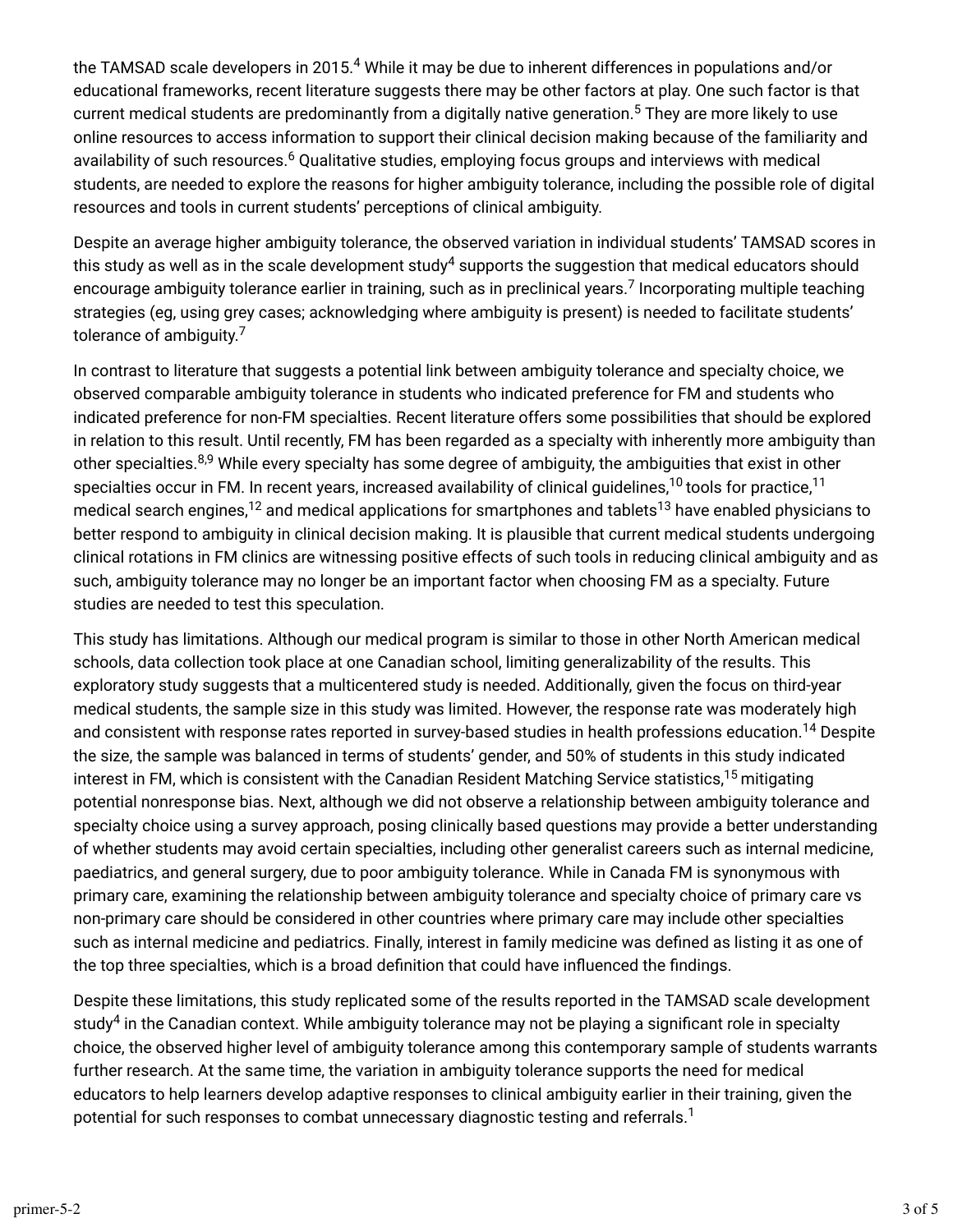| <b>Characteristics</b>                                            | % (n)                              | Mean (SD; Min-Max)                                                                  |
|-------------------------------------------------------------------|------------------------------------|-------------------------------------------------------------------------------------|
| Gender (n=60)<br>Female<br>Male                                   | 50.0(30)<br>50.0(30)               | 61.12 (8.56; 42.24-83.62)<br>60.37 (7.32, 43.97-73.28)                              |
| Age in Years (n=60)<br>$20 - 24$<br>$25 - 29$<br>30-34            | 45.0 (27)<br>50.0(30)<br>$5.0$ (3) | 58.24 (8.76, 42.24-83.62)<br>62.87 (6.80, 45.69-75.86)<br>62.07 (4.56, 56.90-65.52) |
| Specialty Choice (n=59)<br>Family medicine<br>Non-family medicine | 50.8(30)<br>49.2 (29)              | 59.91 (7.91; 42.24-75.86)<br>61.23 (7.89, 45.69-83.62)                              |

#### **Table 1: Participant Characteristics and Mean Scores (Standard Deviations)** [SD]; Min-Max Scores) on the TAMSAD Scale (n=61)<sup>a</sup>

<sup>a</sup> One participant chose not to indicate gender and age and two participants did not indicate their preferred specialty choice.

## Acknowledgments

**Financial Support:** This work was supported by research grants from the Social Sciences and Humanities Research Council (SSHRC) of Canada (Grant # 430-2016-00267), the Northern Alberta Academic Family Physicians Fund (NAAFP), and the Health Professions Education Summer Studentship Fund at the University of Alberta, Canada.

**Presentation:** Preliminary findings were presented at the Family Medicine Summit of the Alberta College of Family Physicians, March 6, 2020, in Banff, Alberta, Canada.

## Corresponding Author

#### Oksana Babenko, PhD

Department of Family Medicine, 6-10 University Terrace, University of Alberta, Edmonton, Alberta, Canada T6G 2T4. 1-780-248-1729. Fax: 1-780-492-2593.

oksana.babenko@ualberta.ca

## **Author Affiliations**

Oksana Babenko, PhD - Department of Family Medicine, University of Alberta, Edmonton, Alberta, Canada Delane Linkiewich, BA - Department of Family Medicine, University of Alberta, Edmonton, Alberta, Canada Kalee Lodewyk - Department of Family Medicine, University of Alberta, Edmonton, Alberta, Canada Ann Lee, MD, MEd - Department of Family Medicine, University of Alberta, Edmonton, Alberta, Canada

## References

- 1. Kim K, Lee Y-M. Understanding uncertainty in medicine: concepts and implications in medical education. Korean J Med Educ. 2018;30(3):181-188. doi:10.3946/kjme.2018.92
- 2. Nevalainen M, Kuikka L, Sjoberg L, Eriksson J, Pitkala K. Tolerance of uncertainty and fears of making mistakes among [fth-year medical students. Fam Med. 2012;44(4):240-246.
- 3. Caulfield M, Andolsek K, Grbic D, Roskovensky L. Ambiguity tolerance of students matriculating to U.S. medical schools. Acad Med. 2014;89(11):1526-1532. doi:10.1097/ACM.0000000000000485
- 4. Hancock J, Roberts M, Monrouxe L, Mattick K. Medical student and junior doctors' tolerance of ambiguity: development of a new scale. Adv Health Sci Educ Theory Pract. 2015;20(1):113-130.